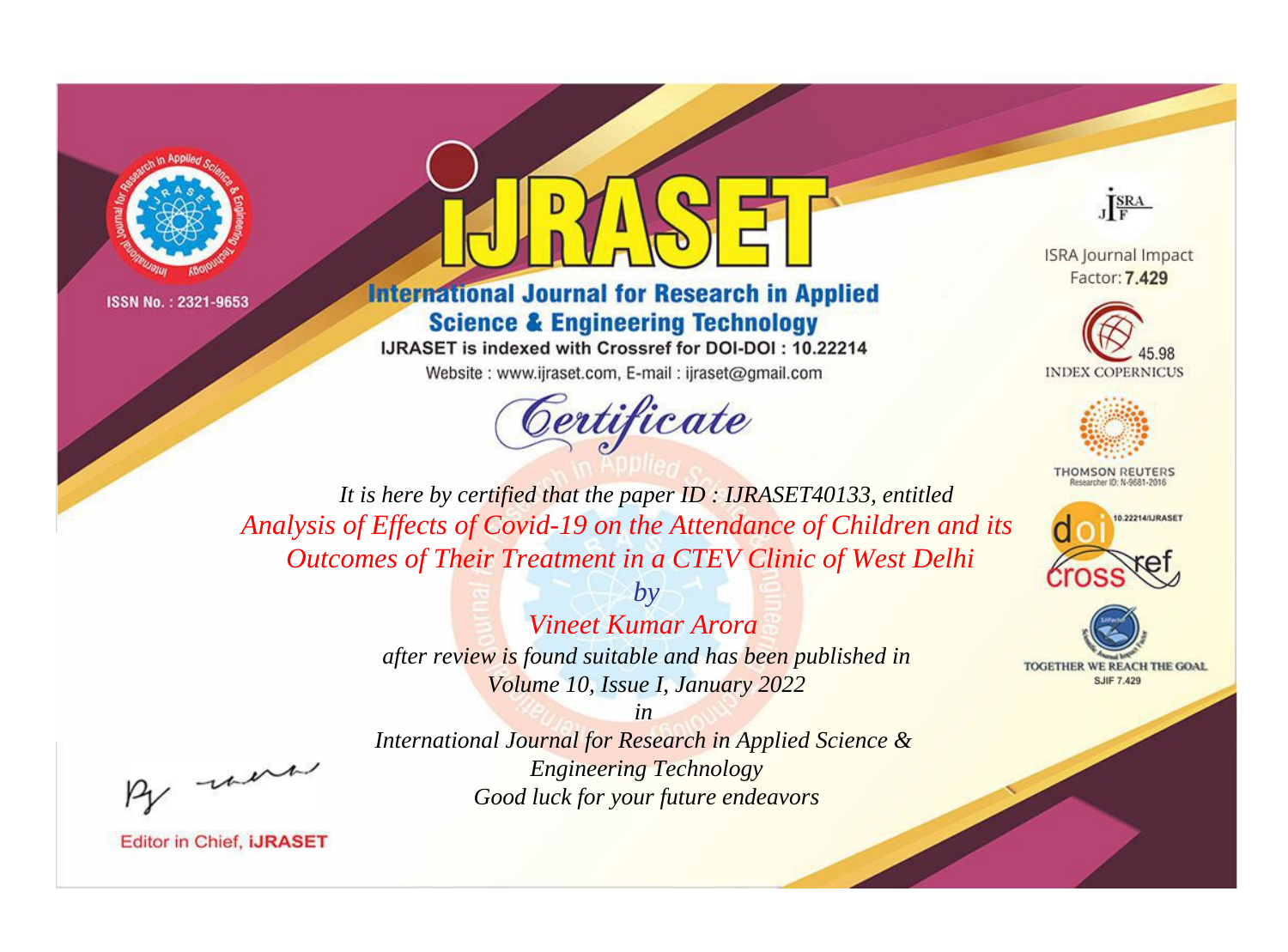

ISSN No.: 2321-9653



## **International Journal for Research in Applied Science & Engineering Technology**

IJRASET is indexed with Crossref for DOI-DOI: 10.22214

Website: www.ijraset.com, E-mail: ijraset@gmail.com





**ISRA Journal Impact** Factor: 7.429





**THOMSON REUTERS** 



TOGETHER WE REACH THE GOAL **SJIF 7.429** 

*It is here by certified that the paper ID : IJRASET40133, entitled Analysis of Effects of Covid-19 on the Attendance of Children and its Outcomes of Their Treatment in a CTEV Clinic of West Delhi*

> *Garv Arora after review is found suitable and has been published in Volume 10, Issue I, January 2022*

*by*

, un

*International Journal for Research in Applied Science & Engineering Technology Good luck for your future endeavors*

*in* 

**Editor in Chief, IJRASET**